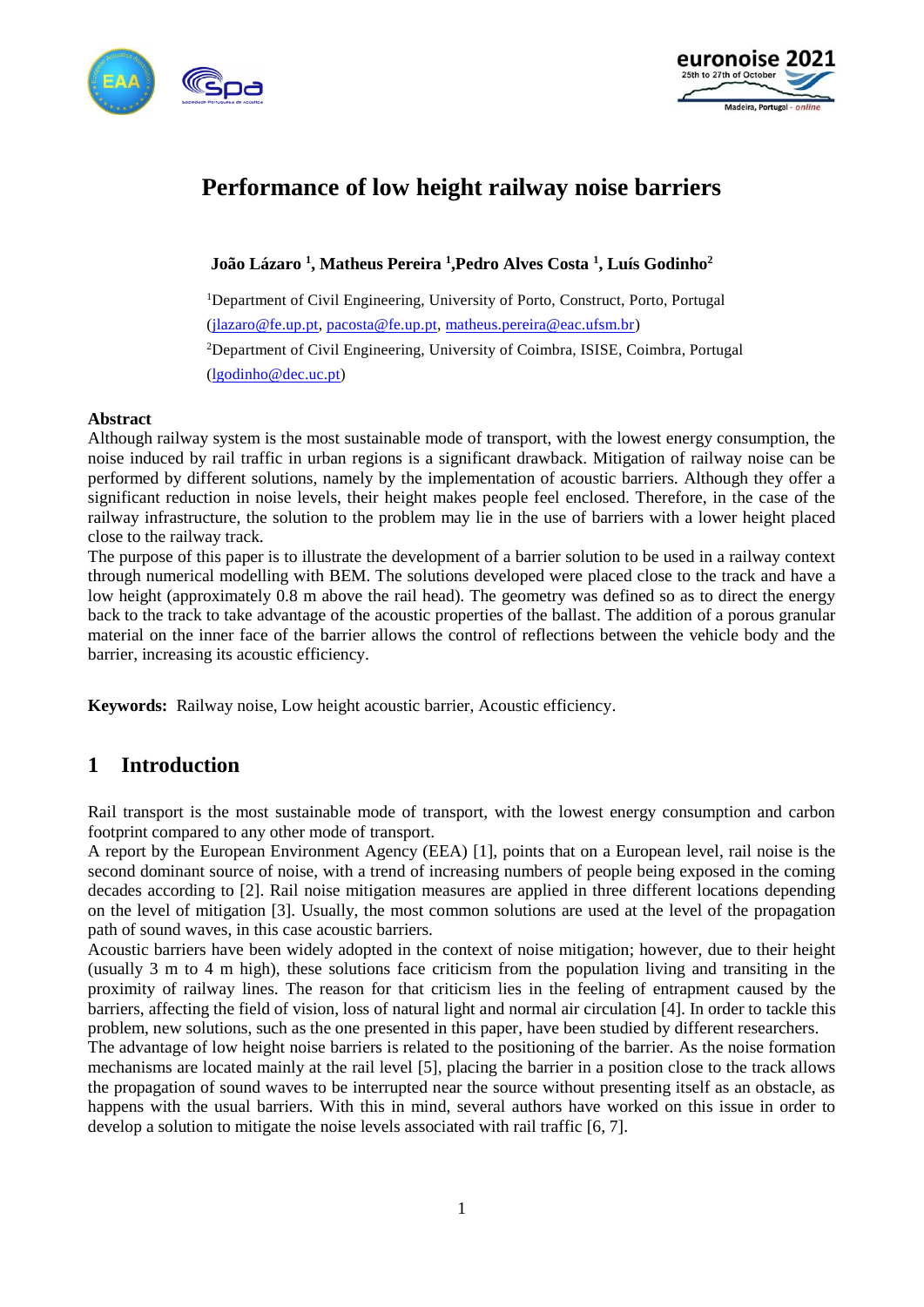

In order to increase the efficiency of the barrier, in this case to control reflections between the vehicle body and the barrier, an absorptive treatment is required. For this purpose the use of porous concrete made with light and sustainable consolidated granular materials, is of special interest from the point of view of sustainability and resistance to external actions [8-10]. Research on the equivalent fluid representation of porous concrete made with expanded clay has been shown to be relevant in the scientific community [9, 10]. In this work, the numerical modelling of railway scenarios is essential for the construction of the low height acoustic barrier. The Boundary Element Method (BEM) is widely used to solve acoustic problems [11, 12] and can be an excellent option for modelling the effect of mitigation measures. The numerical model allows the incorporation of purely reflective boundaries and the modelling of wave propagation in different fluid media.

The structure of the paper is as follows: The section 2 presents the experimental characterization of railroad noise. The section 3 summarizes the experimental procedure used to characterize porous concrete samples, allowing the representation of fluid equivalence theory. Section 4 presents the numerical formulation of the BEM used to model the described problem. Section 5 presents the strategy used to define the barrier geometry. Section 6 outlines the main results obtained from the studies performed. Finally, section 7 summarizes the main conclusions of this work.

## **2 Railway noise characterization**

Noise induced by rail traffic comes from various sources and has many different characteristics. Despite the various components of railway noise, the most predominant noise is the result of wheel-rail interaction, influenced by the speed of movement of vehicles.

In order to identify the main frequency content, an experimental characterization campaign was carried out, in which the signal acquisition was done using four Behringer microphones type ECM 8000, connected to a Focusrite Sclarett 4Pre USB for signal acquisition.

The placement of the microphones was set to allow the acquisition of the noise at the closest possible location to the source, and at successive greater distances from the source, thus allowing the propagation of the sound waves to be studied in a comprehensive manner.

The [Figure 1](#page-1-0) shows the configuration used for the measurement, with the distance between microphones and the position relative to the track.



Figure 1 - Experimental setup configuration.

<span id="page-1-0"></span>The sound pressure levels shown in [Figure 2](#page-2-0) were collected on a ballasted track site with trainsets running at different speeds (84 km/h and 78 km/h respectively). By analysing the one-third octave bands presented, it is concluded that the most prevalent frequency content responsible for the highest noise levels lies between 200 Hz and 4000 Hz, i.e. the frequency interval between the two discontinuous black lines in each of the third octave bands. This information has been the basis for the numerical modelling presented later in this paper, allowing the definition of the frequency range and content that needs to be mitigated by the noise barrier.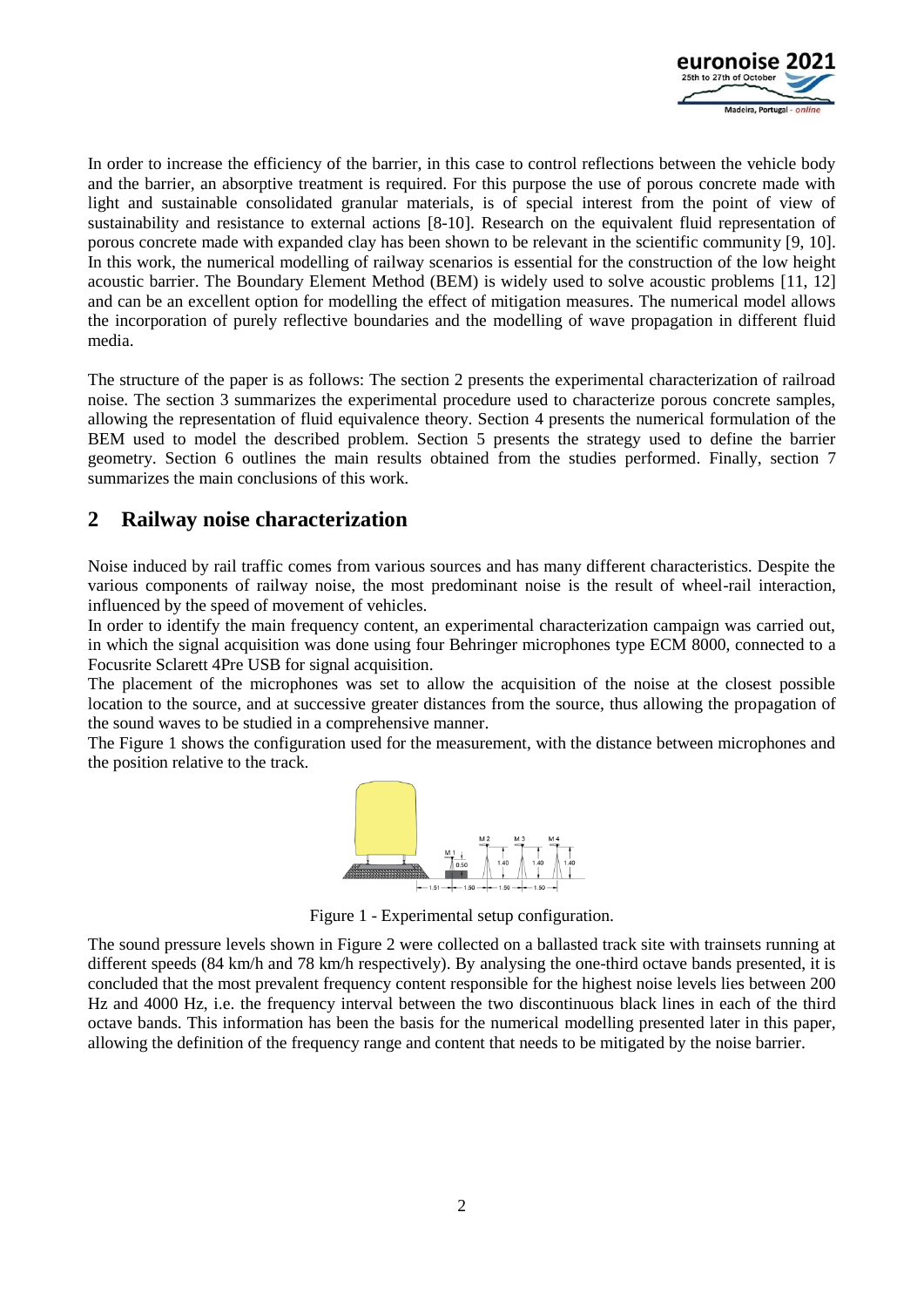



<span id="page-2-0"></span>Figure 2 - Records of measured sound pressure levels; in blue a vehicle operating at 84 km/h; in yellow a vehicle operating at 72 km/h.

### **3 Experimental characterization of porous concrete**

Granular elements used in the construction of porous concrete are generally distributed differently from fibres, following a log-normal pore distribution, resulting in lower porosity and higher tortuosity. Therefore, the absorption coefficient of these materials depends on the pore size, porosity, tortuosity and sample thickness of the material. The porous concrete samples were produced using expanded clay aggregates with a particle size of 0-2 mm. Six samples were prepared, where all samples are 10.1 cm in diameter and 4, 6 and 8 cm thick. The proportions between the components of the materials by weight (kg) are shown i[n Table 1.](#page-2-1)

| Table $1$ – Material proportions in weight (kg) of the produced samples |  |  |
|-------------------------------------------------------------------------|--|--|
|-------------------------------------------------------------------------|--|--|

| Grain size (mm) | $\mathcal{O}_0$<br><u>vegregate</u> | (96)<br>dement ? | Water (%) |
|-----------------|-------------------------------------|------------------|-----------|
| $-2$            | 13.96                               | 37.36            | 8.68      |

<span id="page-2-1"></span>An experimental procedure based on the use of an impedance tube was used to characterize the normal incidence acoustic properties of the porous concrete samples. As described in ISO 10534-2 [13], these properties can be obtained from the transfer function between two microphones. To obtain the intrinsic acoustic properties of the porous concrete samples, the Two-Cavity Method proposed by Utsuno [14] was used. [Figure 3-](#page-2-2)a) shows the porous concrete samples and [Figure 3-](#page-2-2)b) sound absorption curves between samples with different thickness. Each curve corresponds to the average between the two samples of same thickness, respectively, 4, 6 and 8 cm. It is observed that the increase of the thickness produces a shift in the sound absorption coefficient curve towards low frequencies.



<span id="page-2-2"></span>Figure 3 - Sound absorption behavior of porous concrete. (a) Porous concrete built samples. (b) Average of the sound absorption coefficient for three different thicknesses: 4, 6, and 8 cm.

To predict the acoustic behaviour of porous concrete with different thickness and to represent these materials as the fluid-equivalent theory the Horoshenkov and Swift model is performed. This model consider four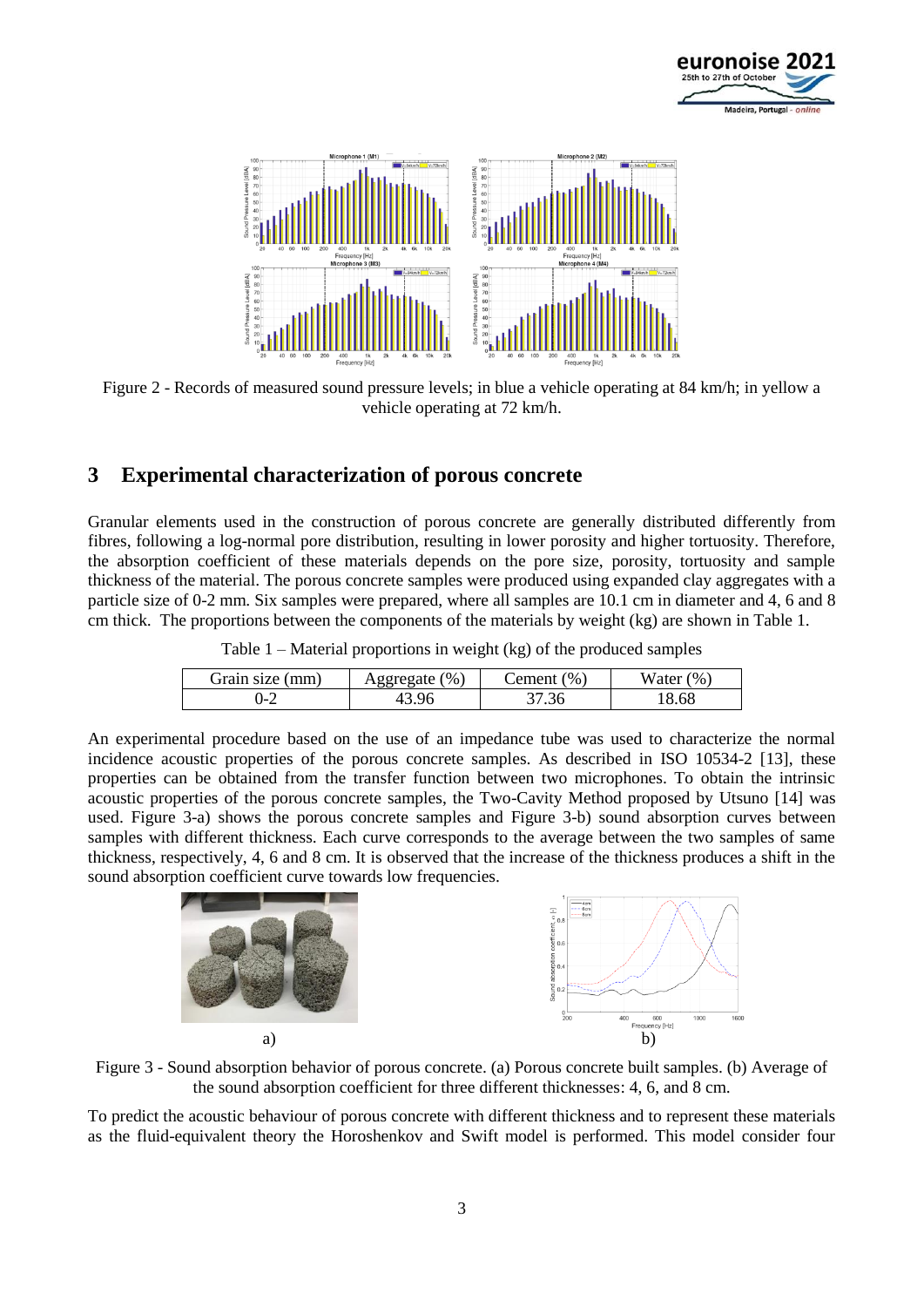

macroscopic parameters to determine the acoustic behaviour, to list: air flow resistivity, σ, open porosity,  $φ$ , tortuosity,  $\alpha_{\infty}$ , and the standard deviation of the pore size,  $\sigma_{\rm n}$ .

The inverse technique was performed using a genetic algorithm in which the objective function was based on the quadratic sum of errors between the analytical and experimental data, along a frequency range.

[Figure 4](#page-3-0) shows a comparison between the complex properties using the presented macroscopic parameters and those experimentally obtained through the Two-Cavity method for a sample with 4 cm. As observed in [15] an excellent agreement can be observed between the experimental data and the semi phenomenological prediction, allowing to represent and predict the porous concrete behaviour for different samples thicknesses and geometries.



<span id="page-3-0"></span>Figure 4 - Comparison between the experimental characterization and the semi phenomenological representation. (a) Characteristic impedance,  $Z_c$ ; (b) Wavenumber, k<sub>c</sub>. (Adapted from [15]}).

#### **4 System modelling**

The Boundary Element Method, BEM, allows the analysis of complex geometries without the need to describe the entire propagation medium, allows solving problems with both infinite and limited domains. The solution to the problem involves solving the Helmholtz equation, where *p* is the acoustic pressure and *k* is the wave number.

$$
\nabla^2 p + k^2 p = \delta(r_1 - r_0). \tag{1}
$$

Solving the equation (1) is done by approximating the solutions for each boundary element. The numerical method involves defining a virtual source P, one of the boundary elements, and integrating the other boundary elements, Q. This operation is performed for all boundary elements, thus creating a system of equations N, where N is equal to the number of boundary elements. The solution is obtained as the sum of the solution of the integrals for each collocation point. Typically, the matrix formulation is used as the preferred means of presenting the boundary element method [16],

$$
Cp - Hp = i\rho_0 \omega Gv + p_{inc} \tag{2}
$$

Where p and v, are the acoustic quantities to be calculated, pressure and velocity of the particles according to the normal to the surface and  $p_{inc}$  is the free-field acoustic pressure due to a source located in the domain.

The matrices **G** and **H** are complete matrices and contain the Green solutions for all boundary points. Finally, C is a diagonal matrix whose values depend on the placement point.

In order to represent the porous materials that must be placed in the barrier and study in this paper, it is necessary to include the simulation of porous materials as fluid equivalents. It is necessary to define each media and ensure coupling between the pressures and the normal velocity at the interfaces. The systematisation of this problem involves defining the equations presented in equation (2) for each propagation domain and their boundaries valid for both the external domain, Ωexterior, and the internal domain,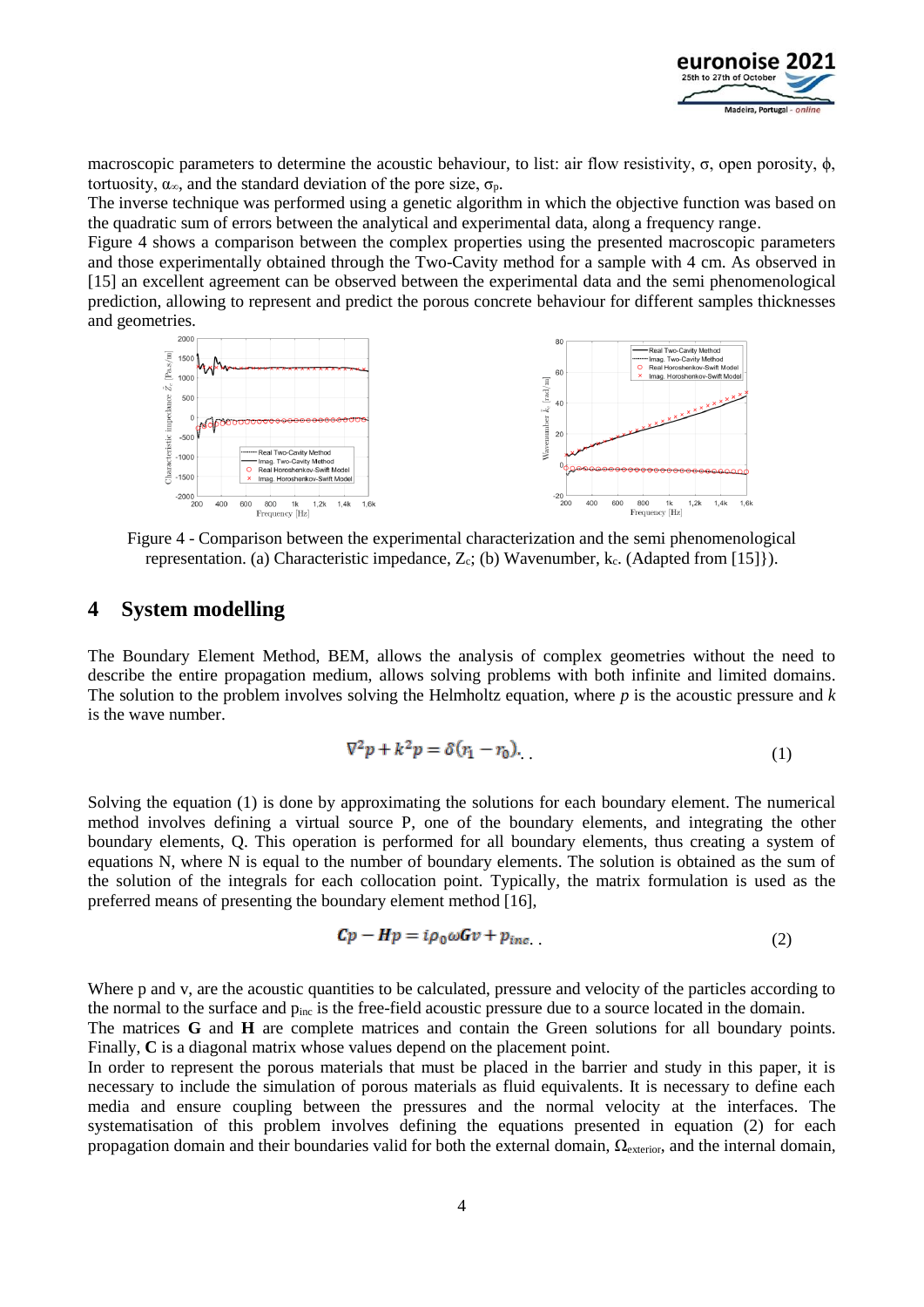

 $\Omega_i$ , as illustrated in [Figure 5.](#page-4-0) The coupling between domains is done by ensuring the continuity of the pressure and particle velocity conditions at the shared boundaries of the domains [17].



Figure 5 - Representation of the coupled interior/exterior problem.

<span id="page-4-0"></span>Once the acoustic variables at the defined boundaries are known, the acoustic pressure at the external receivers,  $p^T$ , is equal to the sum of the incident field acoustic pressure,  $p_{inc}$ , and the acoustic pressure resulting from the interaction of the boundaries with the acoustic medium,  $p^s$ , as shown in Equation 3.

$$
p^t = p_{inc} + p^S \tag{3}
$$

### **5 Methodology**

The following section is intended to describe the methodology used to achieve the final low height acoustic barrier solution.

The diagram in [Figure 6](#page-4-1) summarizes the main steps that were necessary, from the way the barrier geometry was designed to the study of ways to improve its acoustic efficiency.



Figure 6 - Schematic representation of the methodology and results.

<span id="page-4-1"></span>The application of the BEM 2D model makes it possible to calculate the effect of acoustic barriers in a railway environment. In order to accurately describe the acoustic conditions of the modeled boundaries a purely reflective condition was defined for the vehicle and part of the acoustic barrier, which means that the particle velocity is zero. However, for the track (indicated in the figure as red dots) an impedance condition was prescribed, which allows the acoustic absorption coefficient of the ballast to be considered. Thus, to consider the absorption capacity of the ballast, based on the work developed by Broadbent [18], which presents the acoustic absorption coefficient for a 17 cm ballast layer, the surface impedance of the ballast was calculated.

The information collected from Metro do Porto, SA, allowed the modeling of the elements that are part of the railway context, thus getting as close as possible to the real scenario. This information allowed us to define the distance between the track and the barrier, setting it at 1.225 m. As shown in the diagram above,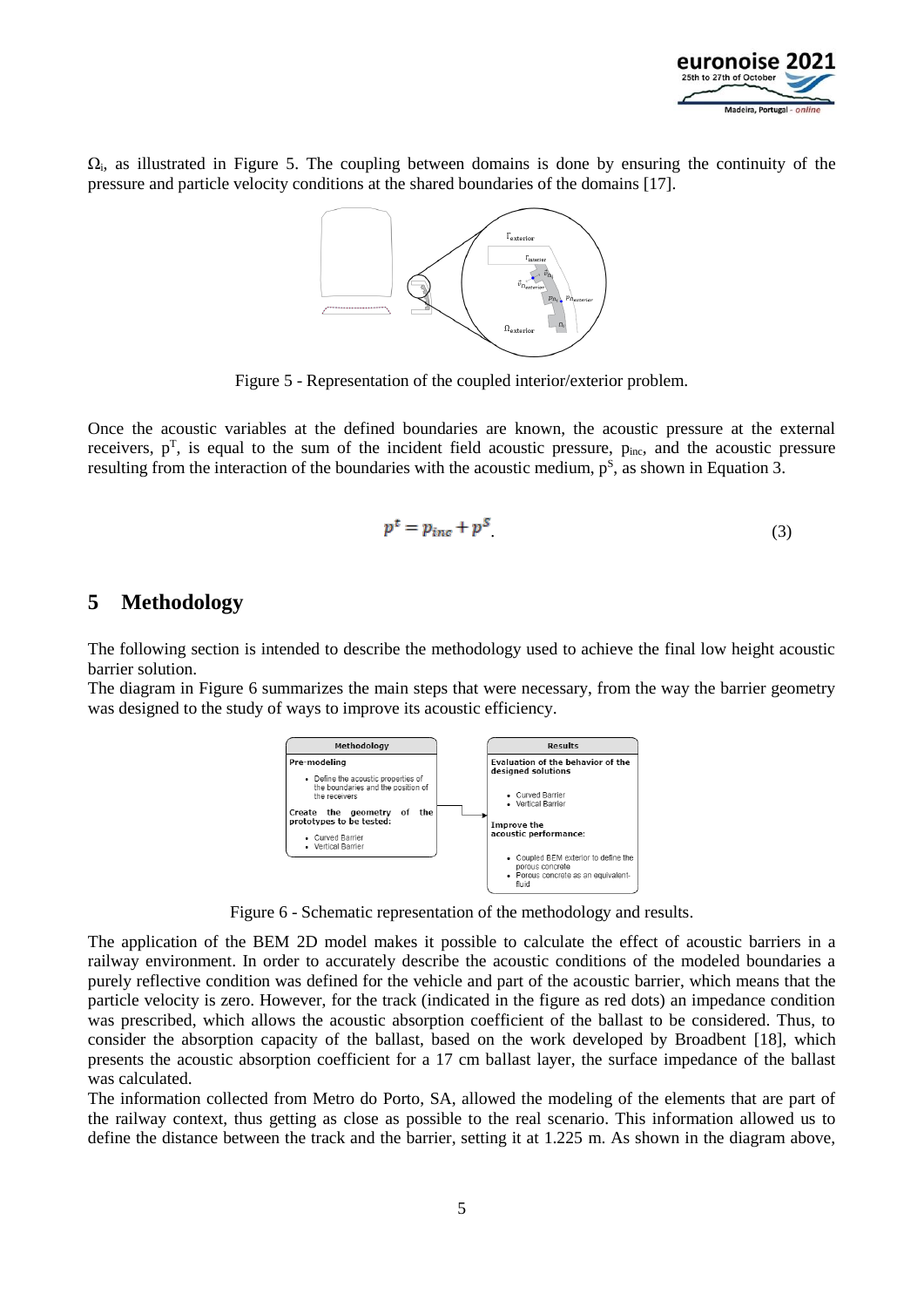

the design process of the barrier led to define a curved solution in order to take advantage of the acoustic properties of the ballast, sending as much energy back to the track as possible.

The construction of the curved geometry of the barrier was done using the simulation of the propagation of a sound wave in the time domain, in order to match the inner face of the barrier to the wave front. The [Figure](#page-5-0)  [7-](#page-5-0)a) presents the time domain simulation of the acoustic wave at the location where the barrier will be placed, also representing a low height curved noise barrier with the inner face coinciding with the wave front. As a result, the final geometry of the barrier is shown in [Figure 7-](#page-5-0)b).



<span id="page-5-0"></span>Figure 7 - (a) Schematic representation of the wave front and the designed barrier; (b) Representation of the main dimensions of the final barrier.

The position of receivers has been defined considering the circulation of pedestrians alongside the track (in the case of the lower receivers) and sensible buildings (in the case of the higher receivers).

[Figure 8](#page-5-1) presents the grid of external receivers (black dots) used in the studies presented in the following sections. As can be seen, the grid extends about 7 meters in length and 5 meters in height, incorporating the receivers mentioned above.



Figure 8 - Representation of the receiver grid used in the simulations.

#### <span id="page-5-1"></span>**6 Results**

Initially, the acoustic performance of a purely reflective vertical barrier 1.20 m high and 0.15 m thick was evaluated. In [Figure 9](#page-6-0) the sound pressure levels for the scenarios with and without barrier (see [Figure 9-](#page-6-0)a) to f)), and the IL (see [Figure 9-](#page-6-0)g),h),i))), for three different frequencies: 500 Hz, 2000 Hz and 4000 Hz are presented. From the analysis of the Figure it is observed that there are relevant differences between the scenario without barrier and the scenario with barrier, which means that the barrier prevents the propagation of part of the energy. This phenomenon is even more remarkable when analysing the IL (see [Figure 9](#page-6-0)  $g(h,i)$ ), where it is observed that the reduction (warmer colors of the figures) is higher than 15 dB.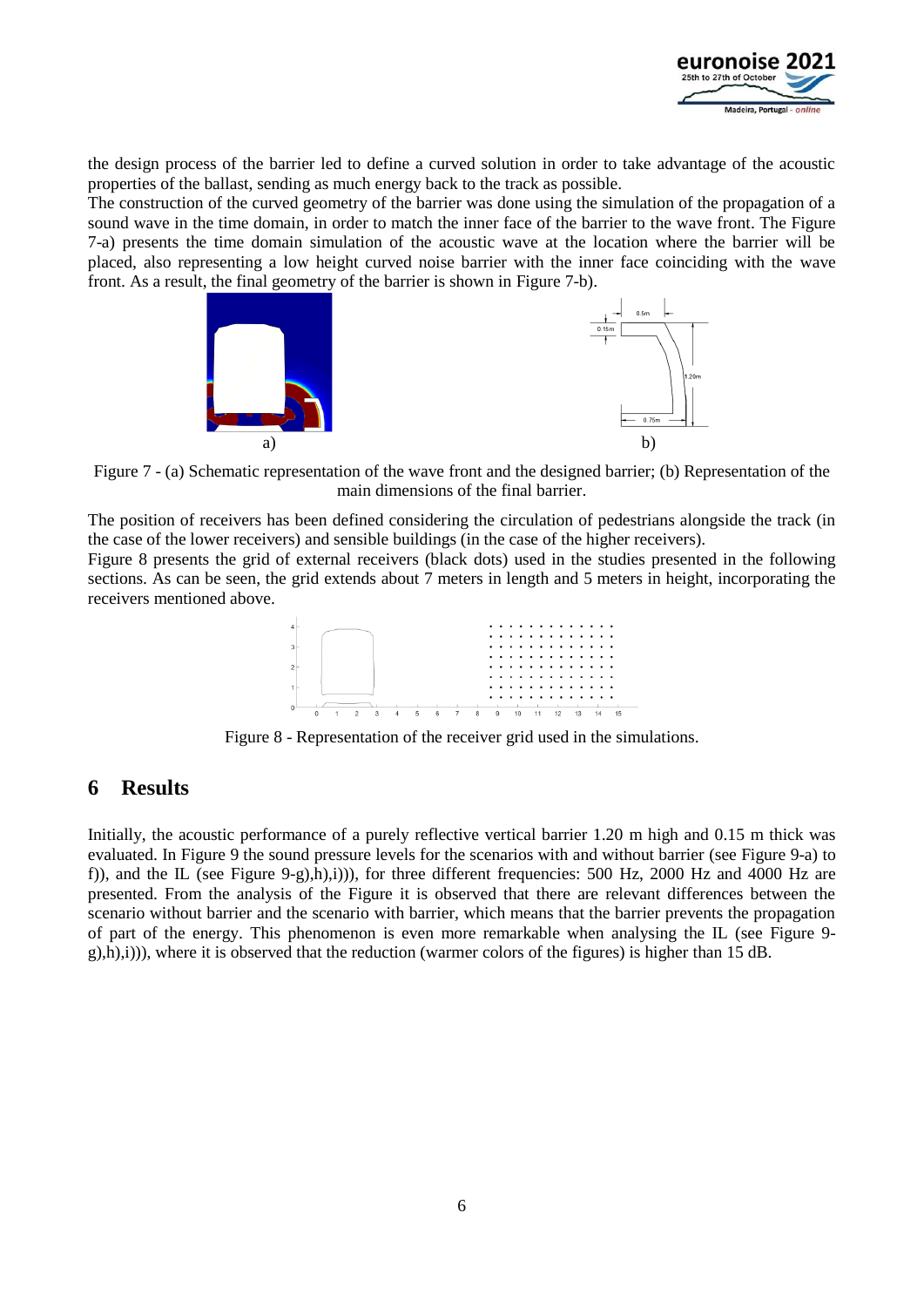



<span id="page-6-0"></span>Figure 9 - Results calculated without (a,b,c) and with (d,e,f) the noise barrier, and the insertion loss (g,h,i), for vertical barrier.

The second phase of the study involved analyzing the proposed curved geometry. In [Figure 10](#page-6-1) the calculated results for the new barrier shape are illustrated. This figure is divided into three parts, illustrating the propagation in the case without barrier in [Figure 10-](#page-6-1)a),b),c) , the scenario with the presence of the barrier, in [Figure 10-](#page-6-1)d),e),f) and finally the insertion loss in [Figure 10-](#page-6-1)g),h),i). In the case of the curved barrier, the attenuation effect is very clear, with reductions of over 15 dB.

Compared to the vertical barrier, the insertion loss presented by the curved barrier is higher. The phenomenon is again observed in the warmer colors that make up the color insertion loss map of the barrier under analysis.

The use of the track as a means of absorption plays an important role here, since part of the performance improvement is due to the characteristics of the ballast that absorbs the energy reflected on the inner surface of the curved barrier.



<span id="page-6-1"></span>Figure 10 - Results calculated without  $(a,b,c)$  and with  $(d,e,f)$  the noise barrier, and the insertion loss  $(g,h,i)$ , for curved barrier.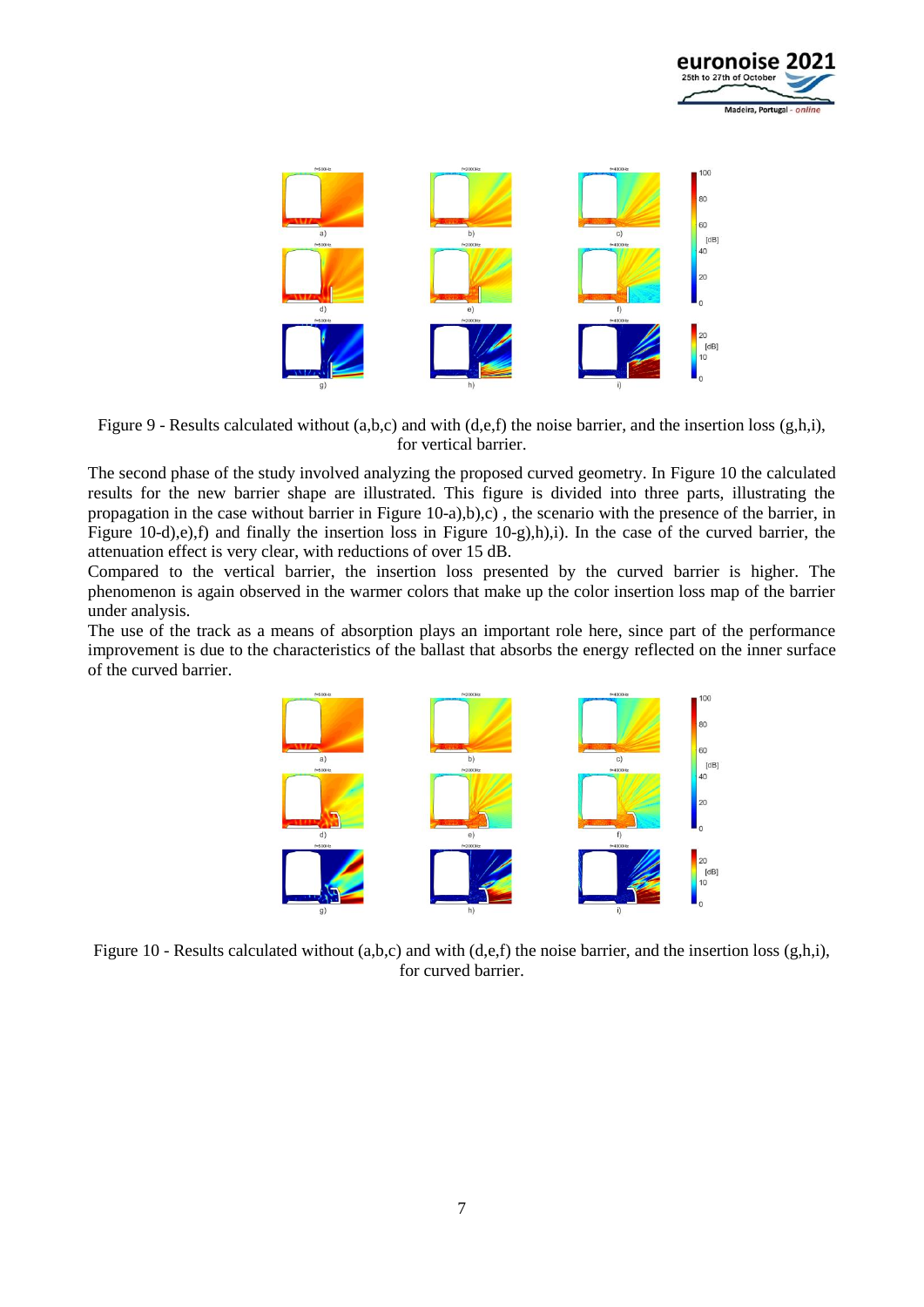

From the comparison between the vertical barrier and the curved barrier it can be concluded that the curved barrier is noticeably better at reducing sound pressure levels in the vicinity of the noise source, in particular for the lower frequencies. However, the secondary reflections that occur between the barrier and the vehicle are not properly attenuated and part of the energy is sent back to the external receivers.

Thus, an absorptive treatment was adopted on the inner face of the barrier to reduce the sound pressure level between the train box, the track and the acoustic barrier. Placing material with sound absorbing characteristics on the barriers ensures an improvement in acoustic performance, particularly with respect to the phenomenon mentioned above.

For this purpose, porous concrete was chosen due to its greater durability and excellent acoustic properties. The [Figure 11](#page-7-0) shows the geometry of the curved barrier filled by porous material, with an irregular geometry, to increase the absorbent surface. The geometry of the porous material shown is composed of two parts, namely a regular layer with a thickness of 0.08 m and an irregular layer. The irregular layer is composed of elements 0.06m thick and 0.10m wide, with equal spacing between them.



Figure 11 - Sound absorptive and curved noise barrier.

<span id="page-7-0"></span>In [Figure 12](#page-7-1) the insertion loss calculated at the level of the receivers shown in [Figure 8](#page-5-1) can be seen. For this purpose, the energetic averaging of the sound pressure at the receivers was done for the cases with and without barrier and the insertion loss was then calculated.

With respect to the vertical barrier, the analysis shown in [Figure 12](#page-7-1) corroborates what has already been observed in the proximity to the noise source. The curved barrier performs substantially better than the vertical one, particularly from the frequency 630 Hz onwards. From 200 Hz to 630 Hz the insertion loss varies and the vertical barrier is slightly superior at some frequencies. From 630 Hz onwards, the insertion loss of the curved barrier stabilizes and the difference between the two is always more than 5 dB.

As far as the barrier with porous material is concerned it performs better compared to the purely reflective barriers for the entire frequency range under analysis. The performance of the curved barrier with porous material translates into an insertion loss of more than 10 dB over the entire frequency range, reaching 15 dB at most frequencies and for the frequency of 3150 Hz the insertion loss exceeds 25 dB.

In summary, for the lowest frequencies (200 Hz - 630 Hz), the difference between the three elements under study is not more than 2 to 3 dB; however, from 630 Hz on, the performance of the curved barrier with porous material is clearly superior compared to the other solutions presented.



<span id="page-7-1"></span>Figure 12 – Insertion loss calculated for the three proposed noise barrier.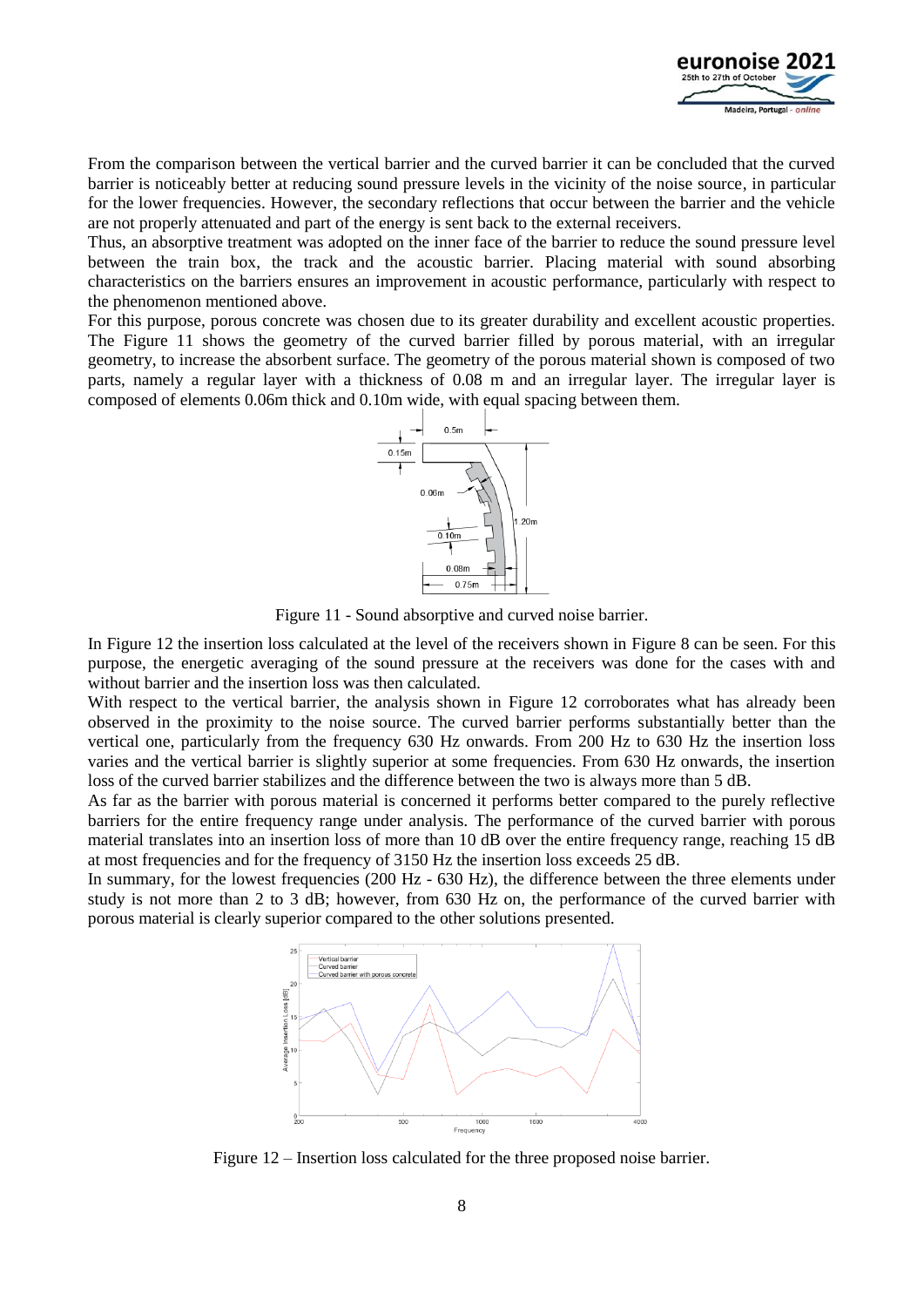

Next, the IL color maps for the central frequencies of the one-third octave bands of 315 Hz, 1000 Hz, 1600 Hz and 2500 Hz are shown in [Figure 13](#page-8-0) for the curved barrier scenario with porous material. By analyzing the IL maps one can see that the influence of the barrier on the more distant receivers is very relevant, namely for the higher frequency bands. It should also be noted that, in the examples presented, the shadow zone of the barrier increases its influence in height as one moves away from the barrier. According to these results, receivers placed higher and further away from the barrier still exhibit a good level of protection. The color maps presented corroborate the average IL presented in [Figure 12.](#page-7-1)



<span id="page-8-0"></span>Figure 13 - Insertion loss maps for the curved noise barrier with absorptive layer for frequencies 315 Hz, 1000 Hz, 1600 Hz and 2500 Hz, with the presence of the receivers (black dots) used to calculate mean IL.

## **7 Conclusions**

This paper summarizes the development of a low height acoustic barrier for use near the noise source in a railway environment. The development of the solution is composed of two distinct phases, namely the optimization of the barrier geometry and the integration of a porous material in order to increase the acoustic performance of the solution. Using the sound pressure level records acquired in the railway environment in the metropolitan area of Porto, it was possible to define the most important frequency content and thus design a solution whose performance was superior in that frequency range. The numerical modelling and the study of the various solutions was done by applying a multi-region BEM formulation. The parametric study presents the methodology for the sizing of the curved barrier. Through the simulation of a sound wave, the inner face of the barrier was constructed to coincide with the shape of the incident wave front. In this way normal reflection is favoured and, as such, more energy is sent in the direction of the noise source.

The methodology adopted intends to create an integrated solution taking advantage of the acoustic absorption capacity of the track to absorb the energy sent back. In a complementary way, a porous concrete layer was added, which on the one hand has a good acoustic absorption capacity and, on the other hand, guarantees the durability required for solutions used outdoors.

The main purpose of the porous material is to absorb part of the energy resulting from reflections between the barrier and the vehicle, ensuring that the energy is not sent to the receivers. The results presented show the clear improvement achieved by using porous material as a means of absorbing some of the energy over purely reflective solutions.

The curved solution with porous material presents an IL at the defined receivers higher than 10 dB throughout the calculated frequency range, with peaks higher than 15 dB at some frequencies.

The presented solution proves to be an element capable of reducing the train-induced noise with great effectiveness. Due to its low height, this solution does not represent a visual obstacle, as is usual for noise barriers, meeting the final objective.

### **Acknowledgements**